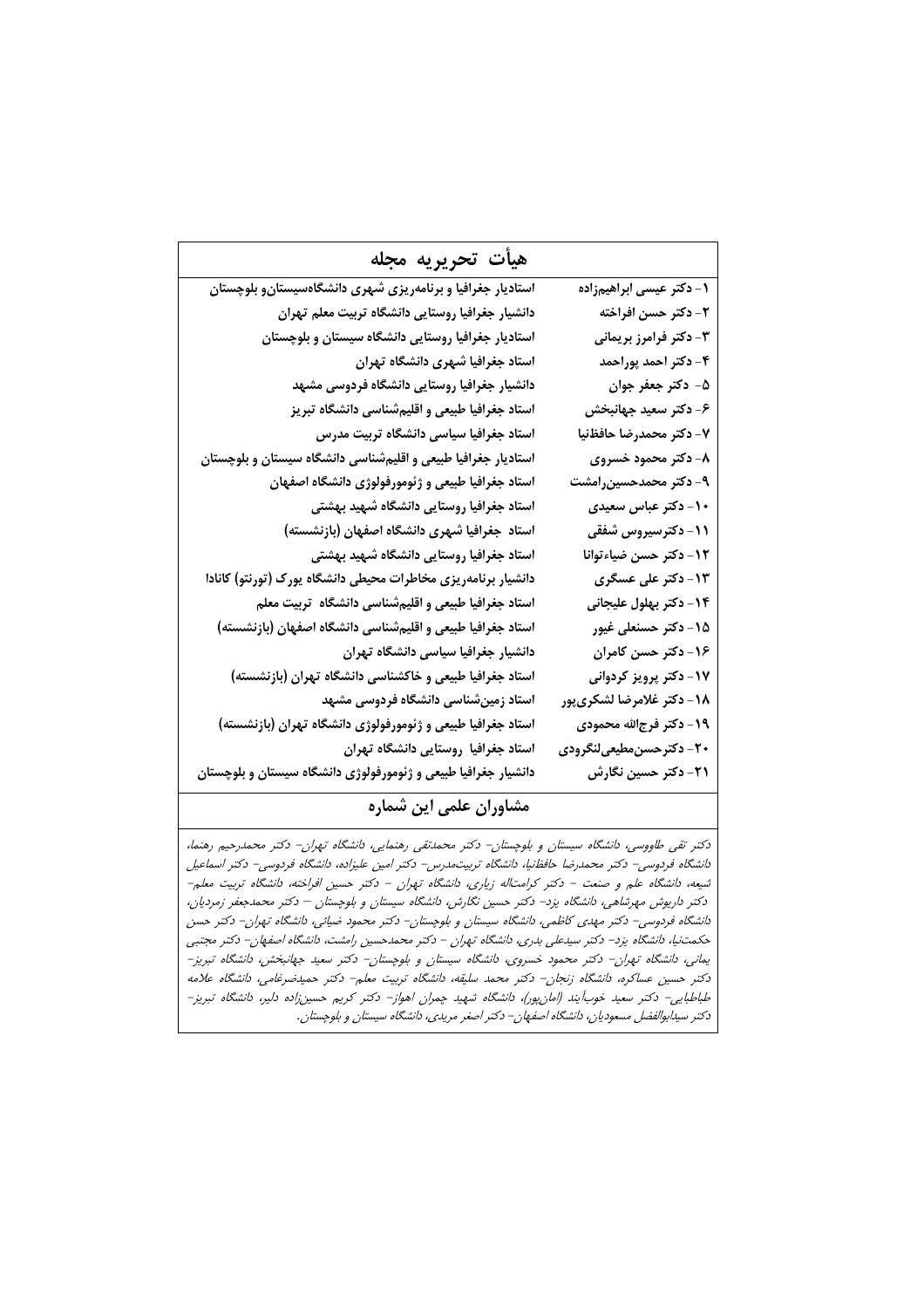| پژوهشکده                                                                                              |                                                                                                  | انجمن              |  |  |
|-------------------------------------------------------------------------------------------------------|--------------------------------------------------------------------------------------------------|--------------------|--|--|
| علوم زمین و جغرافیا                                                                                   |                                                                                                  | جغرافیایی ایران    |  |  |
|                                                                                                       | مجله                                                                                             |                    |  |  |
| جغرافيــا و توسعــه                                                                                   |                                                                                                  |                    |  |  |
| بهار ١٣٨٨                                                                                             | شماره پیاپی ۱۳                                                                                   | سال هفتم           |  |  |
|                                                                                                       | دانــشگــاه ســيــستان و بــلــوچستــان                                                          | صـاحب امتيـاز  :   |  |  |
|                                                                                                       | دكتر عيسى ابراهيمزاده                                                                            | مديــر مســؤول :   |  |  |
|                                                                                                       | دكتر حسنعلى غيور                                                                                 | ســـردېـــيــــر : |  |  |
|                                                                                                       | دکتر فرامـرز بریمانـی                                                                            | مديــر اجرايـــى۔: |  |  |
|                                                                                                       | معاونت پژوهشی دانشگاه سیستان و بلوچستان                                                          | نظارتوهمکاری :     |  |  |
|                                                                                                       | چاپخانهالمهدی (عج) دانشگاه سیستان و بلوچستان                                                     | خدمـات چـاپ۔:      |  |  |
|                                                                                                       | دانشگاه سیستان و بلوچستان                                                                        | نـاشـــــر :       |  |  |
|                                                                                                       | دکتر مریم شعبانزاده عضو هیأت علمی دانشگاه سیستان و بلوچستان                                      | ويراستار فارسى :   |  |  |
|                                                                                                       | نگين والايي                                                                                      | ويراستارانگليسي:   |  |  |
|                                                                                                       | مریم میرتیموری                                                                                   | كارشناس مجله :     |  |  |
|                                                                                                       | زهرا شیرکوه <i>ی</i>                                                                             | صفحـەأرا :         |  |  |
|                                                                                                       | فصلنامه                                                                                          | تـرتيـب انتشـار :  |  |  |
|                                                                                                       | ۱۵۰۰ نسخه                                                                                        | تيـــــراژ :       |  |  |
|                                                                                                       | ۲۰۰۰۰ ريال                                                                                       | قيمت مجله :        |  |  |
|                                                                                                       | بر اساس رأی شماره ۳/۶۷۰۰ مورخ ۱۳۸۷/۸/۲۵ کمیسیون بررسی نشریات علمی                                |                    |  |  |
|                                                                                                       | کشور رتبه علمی ــ پژوهشی این مجله تمدیدگردیده است.                                               |                    |  |  |
|                                                                                                       | این مجله در پایگاههای اینترنت <u>ی www.cresg.ir</u> (پژوهشکده علومزمینو جغرافیا)و www.Srlst.com  |                    |  |  |
|                                                                                                       | (کتابخانه منطقهای علوم وتکنولوژی یا ISC) و <u>www.SID.ir</u> (مرکز اطلاعات علمی جهاد دانشگاهی) و |                    |  |  |
|                                                                                                       | <u>www.Magiran.com</u> ( بانک اطلاعات  نشریات کشور ) و <u>www.barindex.ir</u> (مؤسسه علمی        |                    |  |  |
|                                                                                                       | دانشپژوهان برین)، بصورت تمام متن PDF قابل دسترسی میباشد.                                         |                    |  |  |
| نشانی: زاهدان، خیابان دانشگاه، دانشکده ادبیات، پژوهشکده علوم زمین وجغرافیا، دفتر مجله جغرافیا و توسعه |                                                                                                  |                    |  |  |
| صندوق پستی : ۶۵۵-۹۸۱۳۵، تلفن و نمابر : ۲۴۳۱۰۶۹، سایت : www.cresg.ir                                   |                                                                                                  |                    |  |  |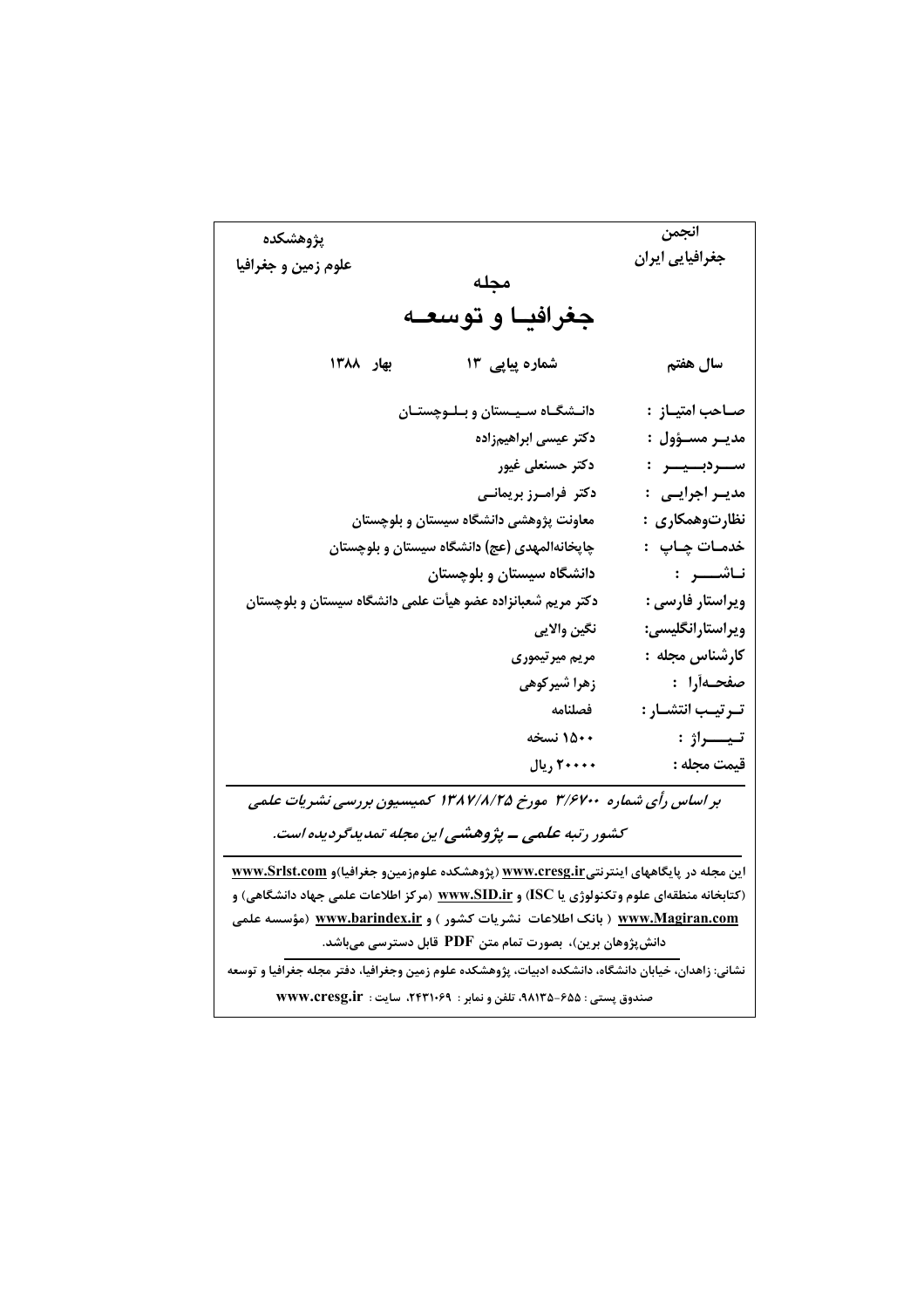## راهنمای تدوین و نحوهی ارسال مقاله برای مجله چغرافیا و توسعه

رعایتنکات و دستورالعمل زیر برای جلوگیری از تأخیر در داوری و انتشاربموقع مجله هنگام ارسال.هقالات ضروری است: ۱- مجله جغرافیا و توسعه به دلیل تخصصی بودن فقط در موضوعات مرتبط با جغرافیا و توسعه (توسعه شهری، روستایی، ناحیهایی و...) پذیرای مقالات میباشد.

۲- مقالهٔ ارسال شده در نشریهٔ دیگر چاپ نشده یا همزمان برای سایر مجلات ارسال نشده باشد.

۳- زبان رسمی مجله، فارسی است، اما چکیده مقالات به زبان انگلیسی نیز ضروری است.

۴- مقاله علاوه بر چکیده فارسی و انگلیسی (۳۰۰ کلمه، معادل حداکثر ۱۵ سطر)، بایستی دارای واژههای کلیدی، مقدمه، بدنه اصلی، نتیجهگیری و فهرست منابع و مأخذ باشد.

۵- مقاله باید تحقیقی و حاصل کار پژوهشی نویسنده یا نویسندگان باشد.

۶- مقالاتیکه توسط دانشجویان کارشناسی|رشد و دکتری باهمکاری اساتیدراهنما و یا مشاور تهیه میشود، ضرورتأ میبایست با امضاء استاد مربوطه بهمجله ارسال گردد؛ در غیراینصورت در هیأتتحریریه قابل طرح نخواهد بود.

۷- مقاله مورد نظر صرفاً از طريق سايت مجله جغرافيا و توسعه ( www.cresg.ir ) ارسال گردد.

۸– برای ثبتنام در سایت مجله جغرافیا و توسعه و ارسال مقاله لطفاً مراحل زیر را اجرا فرمائید.

– به سایت <u>www.cresg.ir</u> وارد شوید. به سایت پژوهشکده علوم زمین و جغرافیا خوش[مدید

- روی گزینه (ارسال و پیگیری مقالات) کلیک کنید، سپس روی کلمه (ثبتنام) کلیک کنید. صفحه ثبتنـام ظـاهر خواهـد شــد. يس از تكميل صفحه ثبتنام روي گزينه ثبتنام (submit) در پايين صفحه كليك كنيد، أنگاه به E-mail خود مراجعه فرمائيـد و روی أدرسی که در نامه الکترونیکی درج شده، کلیک نمایید تا مجدداً به سایت مجله متصل شوید و ثبت نام شما تکمیل شود. – اينبارDassword و Password خود را كه قبلاً ثبتشده مجدداً واردنماييد وازخدماتonline مجلهاستفاده نماييد.

یادآوری: قابل ذکر است که از این اسم شناسه و کلمه عبور هم برای انجام داوری و هم برای ارسـال مقـالات خـود مـی توانیـد استفاده نمایید.

۹- مقاله در محيط Word با قلم نازنين نازك فونت ١٣ (براي چكيده لاتين با قلم تايمز ١٠) فاصله تقريبي ميـان ســطور ١٩٠ **حروفچینی و تایپ گردد. حاشیه از بالا ۵، از پایین ۶، از راست ۵ و حاشیه چپ ۴/۱۳ سانتیمتر باشد. عنوان مقاله با فونت تیتـر** ۱۶، مشخصات نویسنده یا نویسندگان با فونت تیتر ۱۲، چکیده فارسی با فونت نازنین سیاه ۱۰، فهرست عناوین متن با فونـت نازنین سیاه ۱۳، منابع و مآخذ با فونت نازنین ۱۲ نگاشته شود.

۱۰- مقاله در سه فایل جداگانه شامل؛ یک فایل صفحه مشخصات نویسنده یا نویسندگان مقاله به شرح بند ۱۱ این راهنما و PDF شده، فایل دوم حاوی مقاله اصلی در محیط Word بدون صفحه مشخصات نویسندگان، فایل سوم حاوی مقاله اصلی PDF شده بدون صفحه مشخصات نویسندگان باشد.

11- مقالات ارسال شده باید دارای بخشهای زیر باشد :

صفحه اول :

- رتبه علمی و نام مؤسسه یا محل اشتغال نویسنده یا نویسندگان به فارسی و انگلیسی

– نشانی کامل نویسندهٔ عهدهدار مکاتبات : شامل نشانی پستی، شماره تلفن، شماره دورنگار و نشانی پیامنگار (پست الکترونیکی) به فارسی و انگلیسی، از ذکر مشخصات فوق در سایر صفحههای مقاله باید خودداری شود.

- چنانچه مخارج مالی تحقیق یا تهیه مقاله توسط مؤسسهای تأمین شده یاشد باید نام مؤسسه در پاورقی صفحه اول درج شود. بدیهی است صفحه اول بایستی بصورتPDF شده و در فایل جداگانه بصورت Caver letter ارسال گردد. صفحه دوم : عنوان كامل مقاله به فارسي، چكيده فارسي (حداكثر ٣٠٠ كلمه)، كليد واژگان فارسي (حداكثر هفت واژه) عنوان کامل مقاله به انگلیسی، چکیده انگلیسی (حداکثر ۳۰۰ واژه)، کلید واژگان انگلیسی (حداکثر هفت واژه)

از صفحهٔ سوم به بعد متن اصلی مقاله خواهد أمد.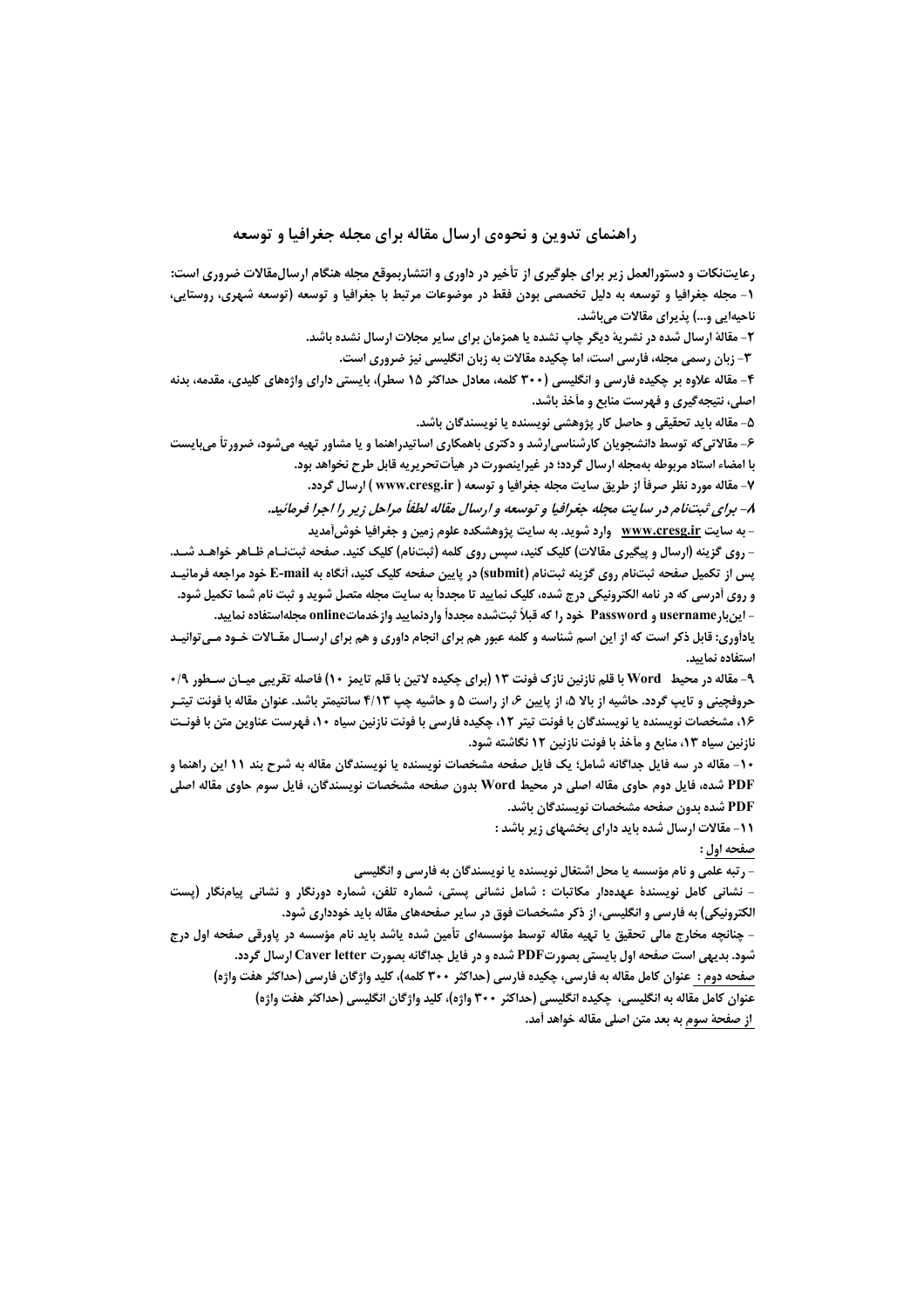12- مأخذ در متن مقاله، داخل پرانتز با ذکر نام خانوادگی نویسنده، سال انتشار، صفحهٔ مورد استفاده آورده شود. مثال نحوة ارجاع در داخل متن : (توسلي، ۱۳۸۶: ۴۸)

۱۳- معادلهای انگلیسی در هر صفحه با علامت شمارهگذاری مستقل برای هر صفحه، در پاورقی آورده شود. ۱۴ - روشن ارائه منابع و مأخذ در انتهای مقاله :

١- ١٤- نام خانوادگي، نام نويسنده يا نويسندگان، (سال انتشار) .عنوان كتاب. شماره جلد. نوبت چاپ، محل انتشار، نامناشر. نحوهٔ درج در فهرست منابع و مأخذ به ترتیب حروفالفبا خواهد بود.*مثال برای کتاب: توسلی، محمود (۱۳۸۶). اصول و روش های* طراحي شهري و فضاهاي مسكوني در ايران، مركز مطالعات و تحقيقات شهرسازي ومعماري ايران،جلد اول، چاپ چهارم، تهران. ۳ – ۱۴ – مثال برای نشیریه: نام خانوادگی،نام نویسنده یا نویسندگان(سال انتشار).عنوان مقاله،نام نشیریه،دوره،محل انتشار.

1۵ – حداقل منابع مورد استفاده نباید از ۲۰ منبع کمتر باشد.

1۶- واحدهای استفاده شده در مقاله بایستی در سیستم متریک باشد.

17- ً در متن مقاله به شماره عکسها، جداول و نمودارها اشاره شود و محل تقریبی أنها مشخص گردد.

در تنظیم جداول، منحنیها، اشکال و تصاویر، رعایت نکات زیر الزامی است :

الف-اطلاعاتجداول نبایدبهصورتمنحنی و یا بهشکل دیگر درمقاله تکرار شوند.شماره و عنوان دربالایجدول ذکرگردد. ب– هر ستون جدول باید دارای عنوان و واحد مربوط به خود باشد، چنانچه تمام ارقام جدول دارای واحد یکسان باشند، مي توان واحد را در عنوان جدول ذكر نمود.

ج- توضیحات اضافی عنوان و متن جدول، بهصورت زیرنویس ارائه گردد. نتایج بررسیهای آماری، باید به یکی از روش های علمی در جدول منعکس شود و در هر صفحه نباید بیش از دو جدول آورده شود.

د– شکلهای هر مقاله شامل منحنی، نمودار، عکس و نقشه بوده و همه بطور یکسان به عنوان شکل شمارهگذاری می شوند. شکلها باید بصورت رنگی یا سیاه و سفید و با کیفیت مناسب و مطلوب تهیه شده و شماره و عنوان أنها در پائین بیاید. عکسها بايد واضح،مطالب أنها خوانا و داراي مقياس باشند.ذكر مأخذ عكسها يا شكلهايي كه از منابع ديگر اقتباس شدهاند الزامي است.

۱۸ – مقالههای رسیده توسط سه نفر از استادان متخصص به صورت محرمانه داوری خواهد شد.

١٩- مسووليت صحت و سقم مقاله به لحاظ علمي و حقوقي به عهده نويسنده عهدهدار مكاتبات است.

20- مقالات ترجمه اصولاً پذيرفته نمي شود.

21- حداكثر حجم مقالات، شامل جدولها و منحنيها 20 صفحه 44 باشد.

۲۲- مجلهحق رد یا قبول و نیز ویراستاری مقالات را برای خودمحفوظ میدارد و از بازگرداندن مقالاتدریافتی معذوراست. ۲۳- پس از چاپ مقاله ۱۰ نسخه از مجله حاوی مقاله نویسندگان به آنان اهدا خواهد شد.

٢۴- اصل مقالات رد یا انصراف داده شده پس از سه ماه از مجموعه اَرشیو مجله خارج خواهد شد و مجله جغرافیا و توسعه هیچ گونه مسؤولیتی در این ارتباط نخواهد داشت.

نشانی: زاهدان، خیابان دانشگاه، دانشکده ادبیات، پژوهشکده علوم زمین وجغرافیا، دفتر مجله جغرافیا و توسعه. صندوق پستی : ۶۵۵-۹۸۱۳۵، تلفن و نمابر : ۲۴۳۱۰۶۹، پیامنگار : info@cresg.ir

فرم اشتراک محله جغرافیا و توسعه دانشگاه سیستان و بلوچستان حساب جاری شماره ۰۱۰۵۱۰۱۱۷۰۰۰۹ به نام یژوهشکده علوم زمین و جغرافیا نزد بانک ملی شعبه دانشگاه سیستان و بلوچستان، متقاضی اشتراک یکساله (۸۰۰۰۰ ریال) [ دو ساله (۱۶۰۰۰۰ ریال) [ ] مجله جغرافیا و توسعه میباشم. لطفاً فصلنامه را از شماره ........................... به آدرس زیر ارسال دارید. نشانے , ..........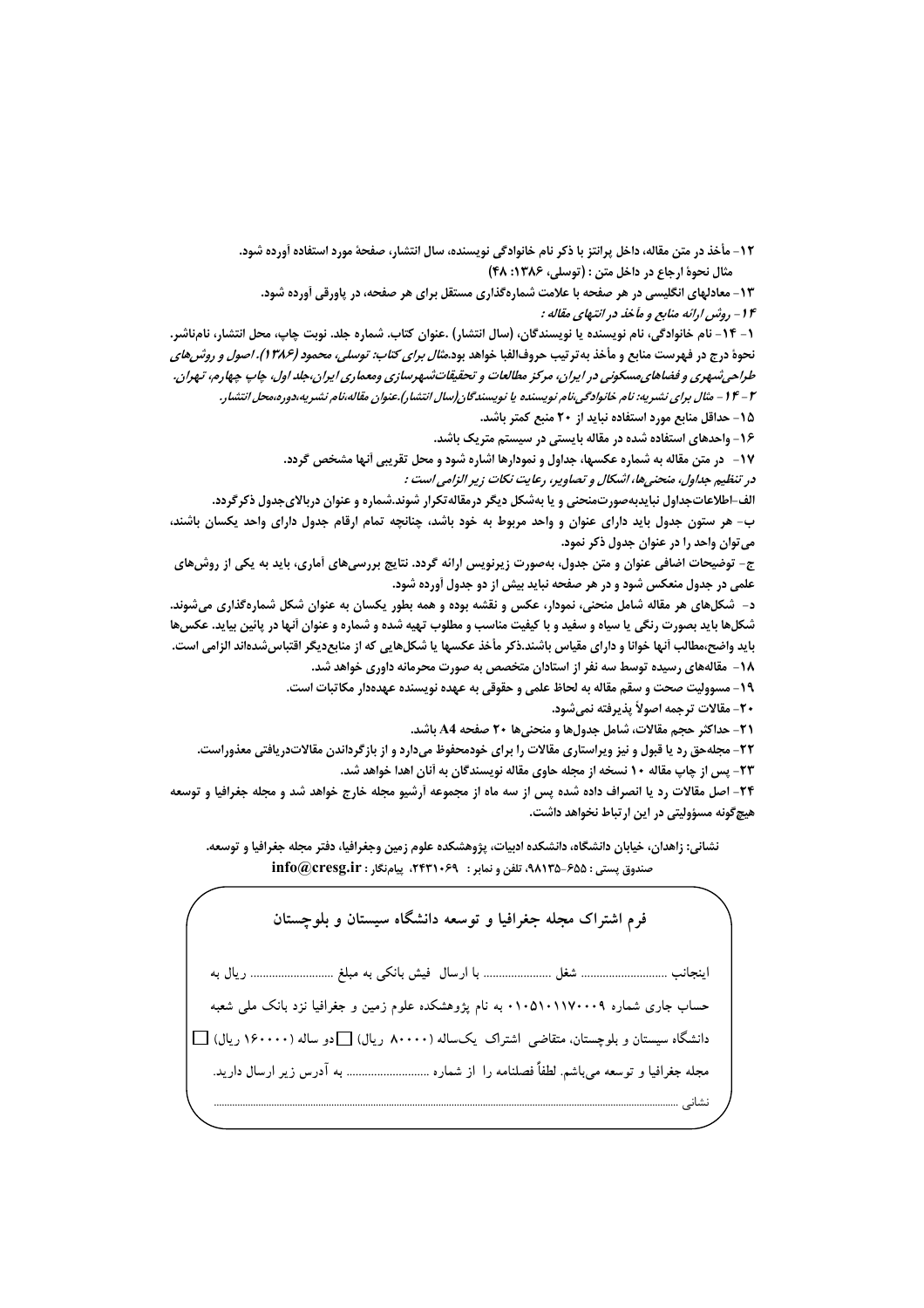# فهرست

## صفحه

| ۵   | دكتر بهروز سارىصراف<br>دكتر سعيد بازگير<br>غلامحسن محمدى                            | پهنهبندی پتانسیلهای اقلیمی کشت گندم دیم در استان آذربایجان غربی                                |
|-----|-------------------------------------------------------------------------------------|------------------------------------------------------------------------------------------------|
| ۲٧  | دکتر عیسی ابراهیمزاده<br>دكتر مهدى قرخلو<br>مهدی شهریاری                            | تحلیلی بر نقش شهر جدید پردیس در تمرکززدایی از مادرشهر تهران                                    |
| ۴٧  | دكتر محمدرضا نوجوان<br>سيدابوالقاسم ميرحسيني<br>دكترمحمدحسين رامشت                  | ژئوتوپهای یزد وجاذبههای آن                                                                     |
| ۶۱  | دکتر هدایتالله نوری<br>دكترسيدحسن حسيني أبرى<br>حسین خادمی                          | نقش شهرهای کوچک در تعادل بخشی نظام سکونتگاهی روستایی<br>استان يزد                              |
| ٧٩  | دكترسيدابوالفضل مسعوديان                                                            | نواحی بارشی ایران                                                                              |
| ۹۳  | دکتر رسول ربانی<br>دكتر حميدرضا وارثى<br>زهرا طاهرى                                 | تحلیلی بر علل اصلی شکلگیری مناطق حاشیهنشین در شهر اصفهان<br>تمونهی موردی: منطقهی ارزنان و دارک |
| ۱۲۵ | دكتر ابراهيم فتاحى<br>تهمينه صالحىپاك                                               | تحليل الگوهای سينوپتيكي يخبندانهای زمستانه ايران                                               |
| ١٣٧ | دكترشهرام روستايى<br>دكتر معصومه رجبي<br>دكتر محمدجعفر زمرديان<br>غلامرضا مقامىمقيم | نقش فعالیتهای تکتونیکی در شکل گیری و گسترش مخروطافکنههای<br>دامنههای جنوبی آلاداغ              |
| 107 | مرتضى اسمعيل نژاد                                                                   | معرفی کتاب                                                                                     |
| ۱۶۲ | نگين والايي                                                                         | خلاصه انگلیسی                                                                                  |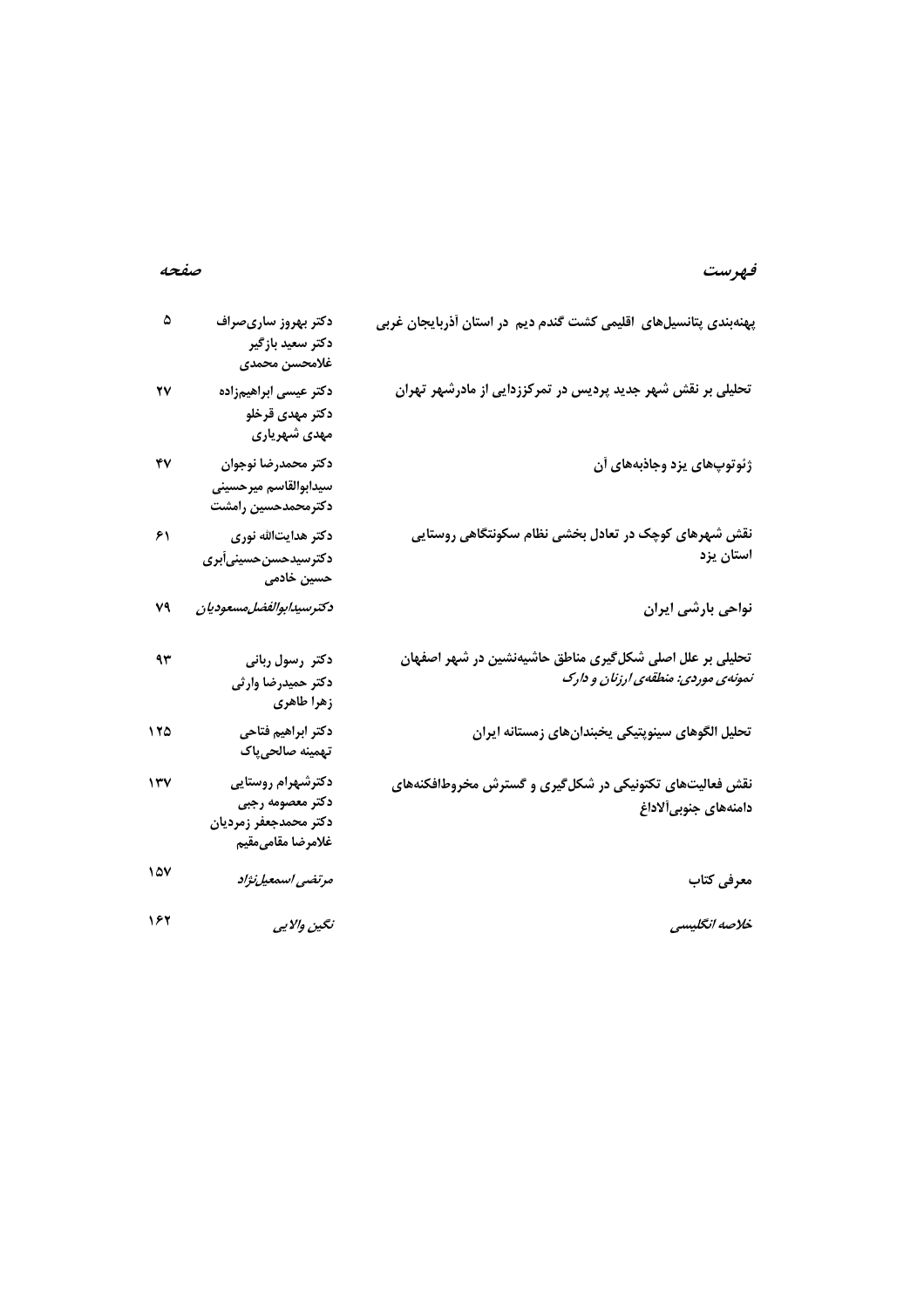## *Geography and Development Iranian Journal*

*Concessionaire: Managing Director: Editor in Chief: Associate Editor:*

*University of Sistan and Baluchestan Dr. I. Ebrahimzadeh Dr. H. A. Ghayoor Dr. F. Barimani*

## *Editorial Board*

*1- I. Ebrahimzadeh, Ph. D 2- H. Afrakhteh, Ph. D 3- F. Barimani, Ph. D 4- Professor A. Poorahmad 5- J. Javan, Ph. D 6- S. Jahanbakhsh, Ph. D 7- M. Hafezniya, Ph. D 8- M. Khosravi, Ph. D 9- M. H. Ramesht, Ph. D 10- Professor A. Saeidi 11- Professor S. Shafaghi 12- Professor H. Ziya-Tavana 13- A. Asgary, Ph. D 14- Professor B. Alijanei 15- Professor H. A. Ghayoor 16- H. Kamran, Ph. D 17- Professor P. Kardavani 18-Professor GH.R.Lashkaripour 19- Professor F. A. Mahmoudy 20- Professor H. Motiei Langrodi 21- H. Negaresh, Ph. D U. of Sistan and Baluchestan U. of Tarbiat Moallem – Tehran U. of Sistan and Baluchestan U. of Tehran U. of Mashhad Ferdowsi U. of Tabriz U. of Tarbiat Modarres-Tehran U. of Sistan and Baluchestan U. of Isfahan U. of Shahid Beheshty- Tehran U. of Isfahan U. of Shahid Beheshty-Tehran U. of York (Torento) U. of Tarbiat Moallem – Tehran U. of Isfahan U. of Tehran U. of Tehran U. of Mashhad Ferdowsi U. of Tehran U. of Tehran U. of Sistan and Baluchestan*